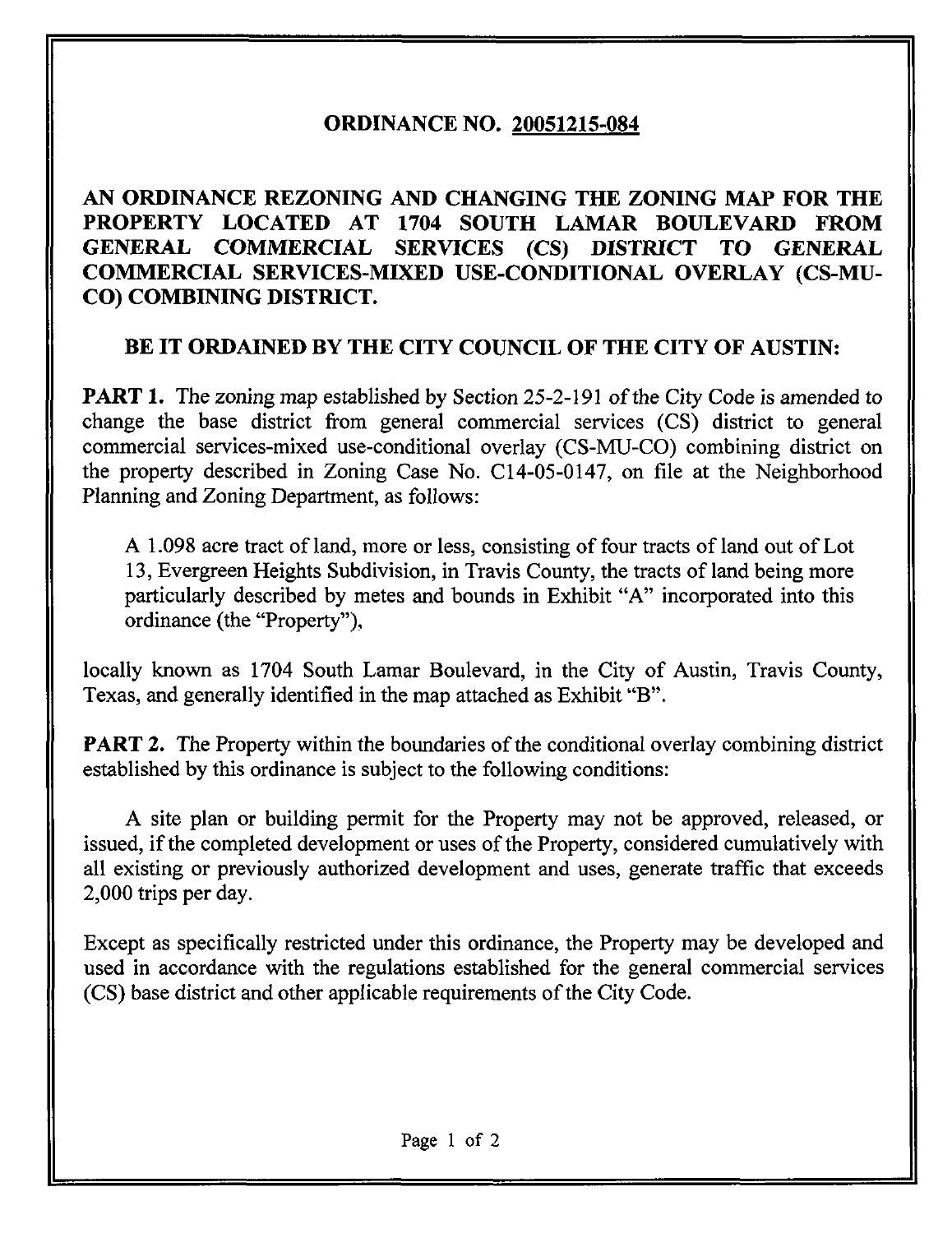PART 3. This ordinance takes effect on December 26, 2005. PASSED AND APPROVED  $\frac{\$}{\$}$ <br>December 15 , 2005 § APPROVED: David Allan Smith ATTEST: *Quare* City Attorney Will Wy Mayor Shirley A. Gentry City Clerk Page 2 of 2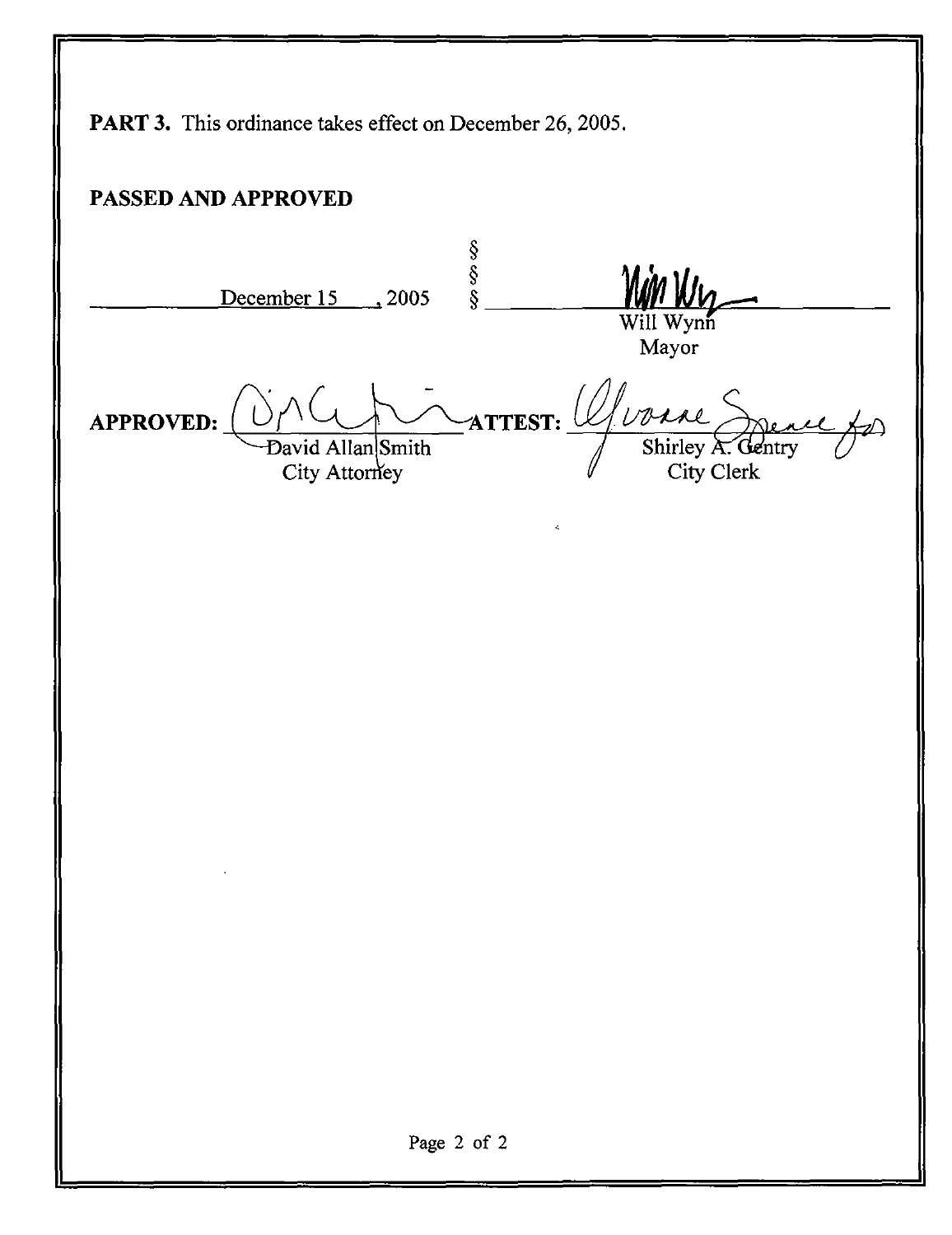CARSON AND BUSH PROFESSIONAL SURVEYORS, INC. 1904 FORTVIEW ROAD AUSTIN, TX 78704 TELEPHONE: (512) 442-0990 FACSIMILE: (512) 442-1084

EXHIBIT A

TRACT 1

FIELD NOTE DESCRIPTION OF 0.341 ACRE OF LAND, BEING A PORTION OF LOT 13, EVERGREEN HEIGHTS, A SUBDIVISION IN TRAVIS COUNTY, TEXAS, ACCORDING TO THE MAP OR PLAT THEREOF RECORDED IN VOLUME 2 PAGE 614 OF THE DEED RECORDS OF TRAVIS COUNTY, TEXAS, AND BEING ALL OF THAT CERTAIN (0.341 ACRE) TRACT OF LAND DESCRIBED AS "TRACT 1" AND AS CONVEYED TO KEVIN P. DUNNE BY WARRANTY DEED RECORDED IN VOLUME 12614 PAGE 2427 OF THE REAL PROPERTY RECORDS OF TRAVIS COUNTY, TEXAS, AND BEING MORE PARTICULARLY DESCRIBED BY METES AND BOUNDS AS FOLLOWS:

BEGINNING at a 1/2" iron pipe found in the East line of Lot A, Resubdivision of Lots No. 6, No. 7, and No. 8, of Wendlandt's Subdivision, a subdivision in Travis County, Texas, according to the map or plat thereof recorded in Volume 74 Page 47 of the Plat Records of Travis County, Texas, for the Northwest corner of Lot A, Resubdivision of a Portion of Lots 13 and 14, Evergreen Heights, a subdivision in Travis County, Texas, according to the map or plat thereof recorded in Volume 73 Page 68 of the Plat Records of Travis County, Texas, and for the Southwest corner of that certain (0.341 acre) tract of land as conveyed to Kevin P. Dunne by Warranty Deed recorded in Volume 12614 Page 2427 of the Real Property Records of Travis County, Texas, and being the Southwest corner and PLACE OF BEGINNING of the herein described tract;

THENCE with the West line of said Dunne (0.341 acre) tract, N 29 deg. 37' 37" E 49.89 ft. to a 1/2" iron rod found for the Northwest corner of said Dunne (0.341 acre) tract and for the Southwest comer of that certain tract of land formerly described as "First Tract" in a deed to Paul C. Walter, et ux, recorded in Volume 871 Page 421 of the Deed Records of Travis County, Texas, and as conveyed to Kevin P. Dunne by Warranty Deed recorded in Document No. 20000141037 of the Official Public Records of Travis County, Texas, and being the Northwest corner of this tract;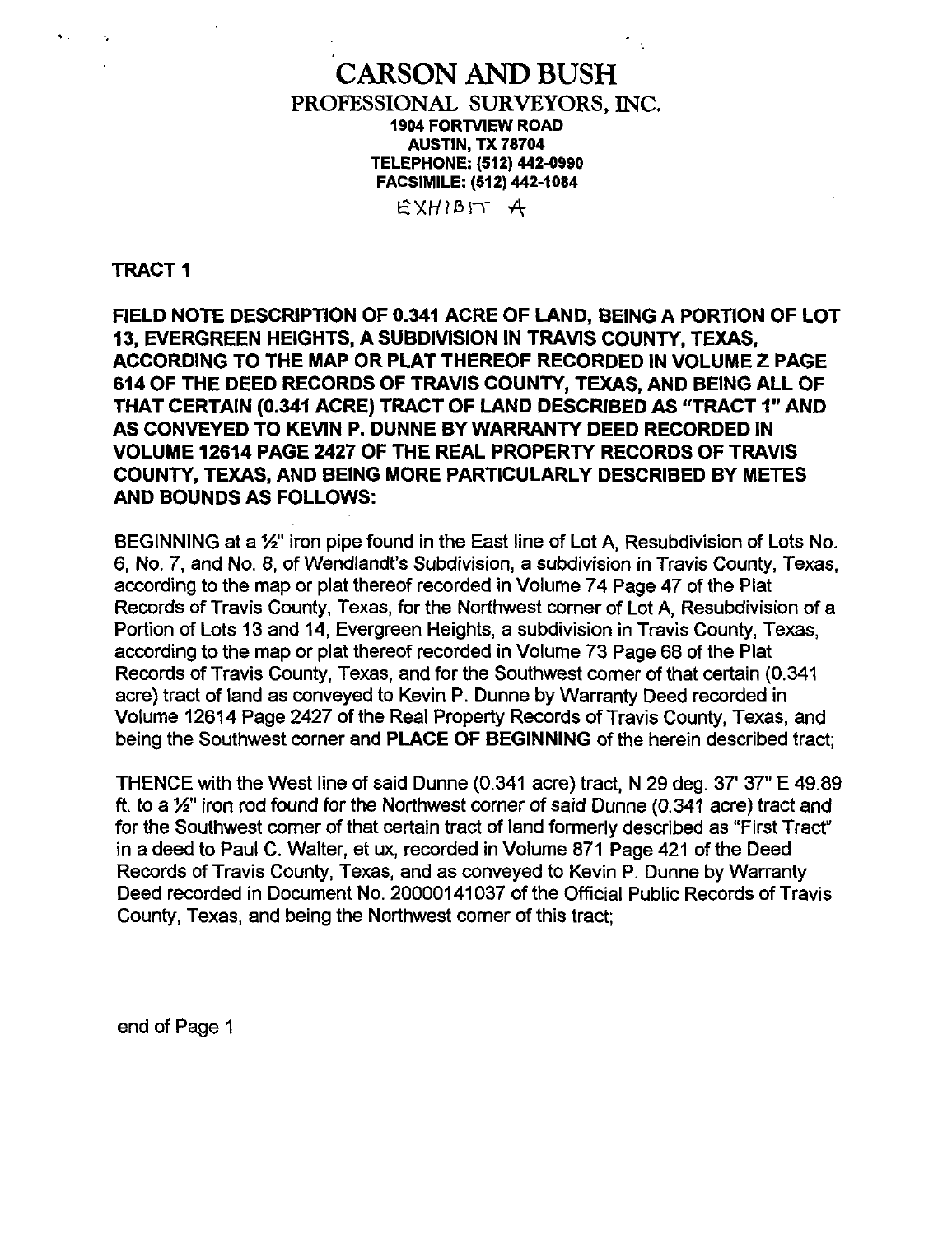Page 2 of 2 0.341 ACRE

THENCE with the common line of said Dunne (0.341 acre) tract and Dunne "First Tract", S 60 deg. 13' 27" E 303.42 ft. to a  $1/2$ " iron pipe found for the Northeast comer of said Dunne (0.341 acre) tract and for the Southeast comer of said Dunne "First Tract" and for the Northwest corner of that certain (0.200 acre) tract of land as conveyed to Kevin P. Dunne by Warranty Deed recorded in Volume 12614 Page 2427 of the Real Property Records of Travis County, Texas, and for the Southwest comer of that certain tract of land formerly described as "Second Tract" in a deed to Paul C. Walter, et ux, recorded in Volume 871 Page 421 of the Deed Records of Travis County, Texas, and as conveyed to Kevin P. Dunne by Warranty Deed recorded in Document No. 20000141037 of the Official Public Records of Travis County, Texas, and being the Northeast comer of this tract;

THENCE with the common line of said Dunne (0.341 acre) tract and Dunne (0.200 acre) tract, S 45 deg. 30' 45" W 52.40 ft, to a 3/4" iron pipe found for the Southeast corner of said Dunne (0.341 acre) tract and for the Southwest corner of said Dunne (0.200 acre) tract and for the Northwest comer of that certain tract of land as conveyed to W. T. Ley, et ux, by deed recorded in Volume 10158 Page 363 of the Real Property Records of Travis County, Texas, and being an angle corner in the North line of the aforesaid Lot A, Resubdivision of a Portion of Lots 13 and 14, Evergreen Heights, and being the Southeast corner of this tract, and from which a railroad spike found in the West right-of-way line of South Lamar Boulevard for the Southeast corner of said Dunne (0.200 acre) tract and for the Northeast corner of said Ley tract bears S61 deg. 29'06" E 173.96 ft.;

THENCE with the common line of said Dunne (0.341 acre) tract and said Lot A, N 60 deg. 07' 00" W 289.08 ft. to the PLACE OF BEGINNING, containing 0.341 acre of land.

SURVEYED: January, 2005.



Holt Carson Registered Professional Land Surveyor No. 5166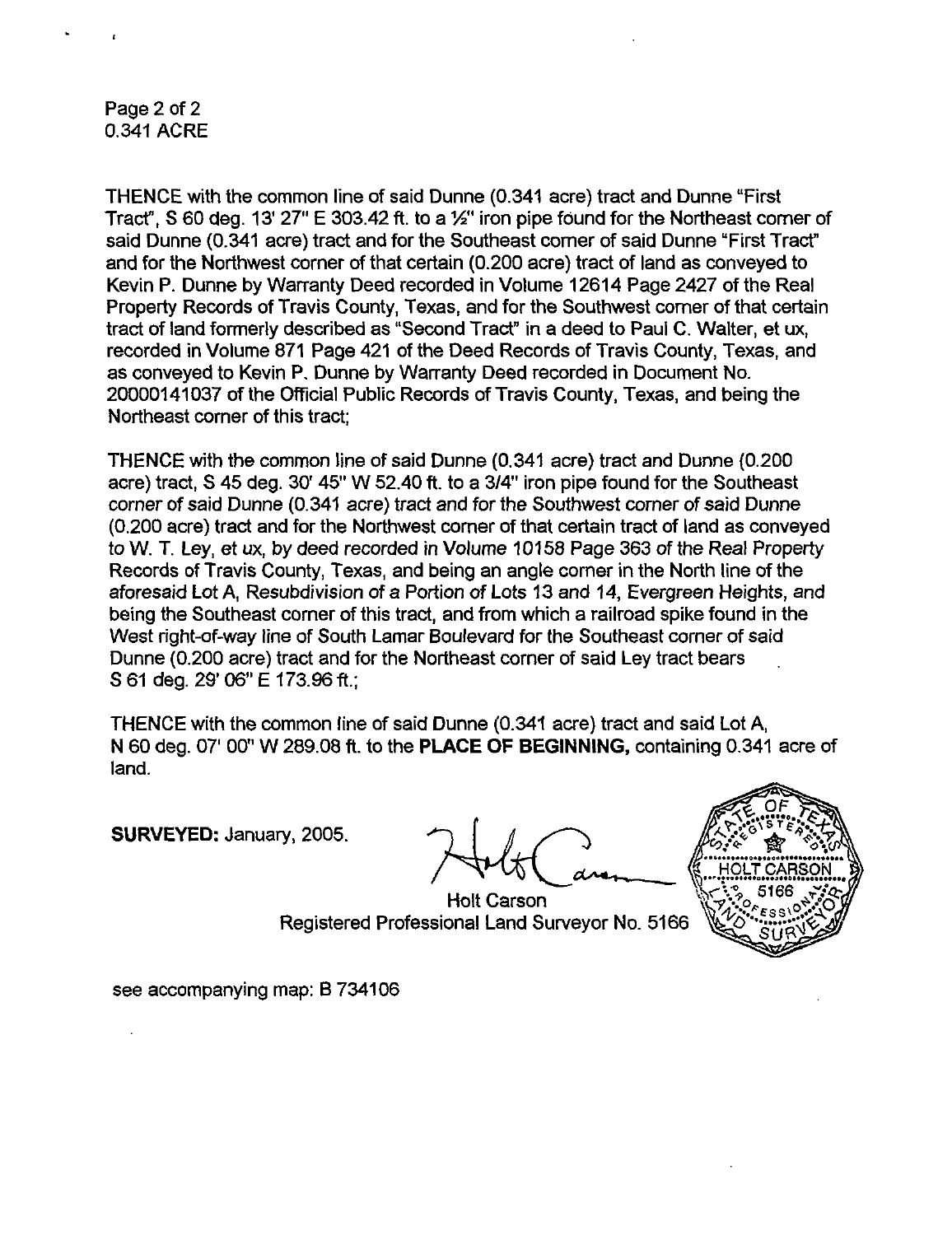#### CARSON AND BUSH PROFESSIONAL SURVEYORS, INC, 1904 FORTVIEW ROAD AUSTIN, TX 78704 TELEPHONE: (512) 442-0990 FACSIMILE: (512)442-1084

#### TRACT 2

FIELD NOTE DESCRIPTION OF 0.200 ACRE OF LAND, BEING A PORTION OF LOT 13, EVERGREEN HEIGHTS, A SUBDIVISION IN TRAVIS COUNTY, TEXAS, ACCORDING TO THE MAP OR PLAT THEREOF RECORDED IN VOLUME Z PAGE 614 OF THE DEED RECORDS OF TRAVIS COUNTY, TEXAS, AND BEING ALL OF THAT CERTAIN (0.200 ACRE) TRACT OF LAND DESCRIBED AS "TRACT 2" AND AS CONVEYED TO KEVIN P. DUNNE BY WARRANTY DEED RECORDED IN VOLUME 12614 PAGE 2427 OF THE REAL PROPERTY RECORDS OF TRAVIS COUNTY, TEXAS, AND BEING MORE PARTICULARLY DESCRIBED BY METES AND BOUNDS AS FOLLOWS:

BEGINNING at a railroad spike found in the West right-of-way line of South Lamar Boulevard for the Southeast comer of that certain (0.200 acre) tract of land as conveyed to Kevin P. Dunne by Warranty Deed recorded in Volume 12614 Page 2427 of the Real Property Records of Travis County, Texas, and for the Northeast comer of that certain tract of land as conveyed to W.T. Ley, et ux, by deed recorded in Volume 10158 Page 363 of the Real Property Records of Travis County, Texas, and being the Southeast corner and PLACE OF BEGINNING of the herein described tract, and from which a <sup>1</sup>/<sub>2</sub>" iron pipe found for the Southeast corner of said Ley tract bears S 46 deg. 21' 59" W 52.69 ft.;

THENCE leaving the West right-of-way line of South Lamar Boulevard with the common line of said Dunne (0.200 acre) tract and said Ley tract, N 61 deg. 29' 06" W 173.96 ft. to a 3/4" iron pipe found for the Southwest corner of said Dunne (0.200 acre) tract and for the Northwest corner of said Ley tract and for the Southeast corner of that certain (0.341 acre) tract of land as conveyed to Kevin P. Dunne by Warranty Deed recorded in Volume 12614 Page 2427 of the Real Property Records of Travis County, Texas, and for an angle comer in the North line of Lot A, Resubdivision of a Portion of Lots 13 and 14, Evergreen Heights, a subdivision in Travis County, Texas, according to the map or plat thereof recorded in Volume 73 Page 68 of the Plat Records of Travis County, Texas, and being the Southwest corner of this tract, and from which a 1/2" iron pipe found for the Southwest comer of said Dunne (0.341 acre) tract bears N 60 deg. 07' 00" W 289.08 ft.;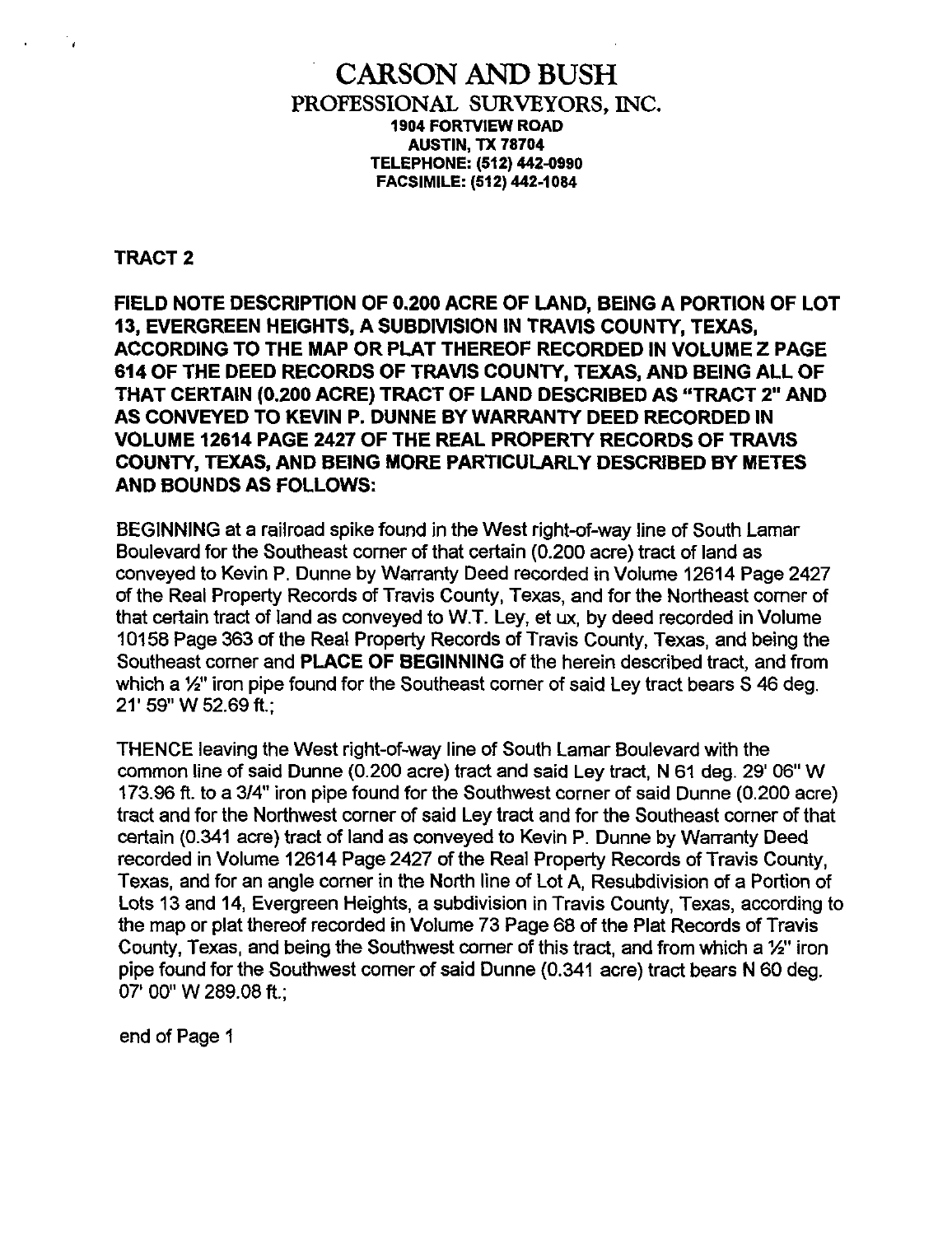Page 2 of 2 0.200 ACRE

THENCE with the common line of said Dunne (0.200 acre) tract and Dunne (0.341 acre) tract, N 45 deg. 30' 45" E 52.40 ft, to a  $\frac{1}{2}$ " iron pipe found for the Northwest corner of said Dunne (0.200 acre) tract and the Northeast comer of said Dunne (0.341 acre) tract and for the Southeast comer of that certain tract of land described as "First Tract" in a deed to Paul C. Walter, et ux, and as conveyed to Kevin P. Dunne by Warranty Deed recorded in Document No. 20000141037 of the Official Public Records of Travis County, Texas, and for the Southwest comer of that certain tract of land described as "Second Tract" in a deed to Paul C. Walter, et ux, and as conveyed to Kevin P. Dunne by Warranty Deed recorded in Document No. 20000141037 of the Official Public Records of Travis County, Texas, same being the Northwest comer of this tract;

THENCE with the common line of said Dunne (0.200 acre) tract and Dunne "Second Tract", S 61 deg. 30' 11" E 174.02 ft. to a square head bolt found in the West right-ofway line of South Lamar Boulevard for the Northeast corner of said Dunne (0.200 acre) tract and for the Southeast comer of said Dunne "Second Tract", and being the Northeast corner of this tract;

THENCE with the West right-of-way line of South Lamar Boulevard and with the East line of said Dunne (0.200 acre) tract, S 45 deg. 33' 16" W 52.46 ft. to the PLACE OF BEGINNING, containing 0.200 acre of land.

SURVEYED: January, 2005.

Holt Carson Registered Professional Land Surveyor No. 5166

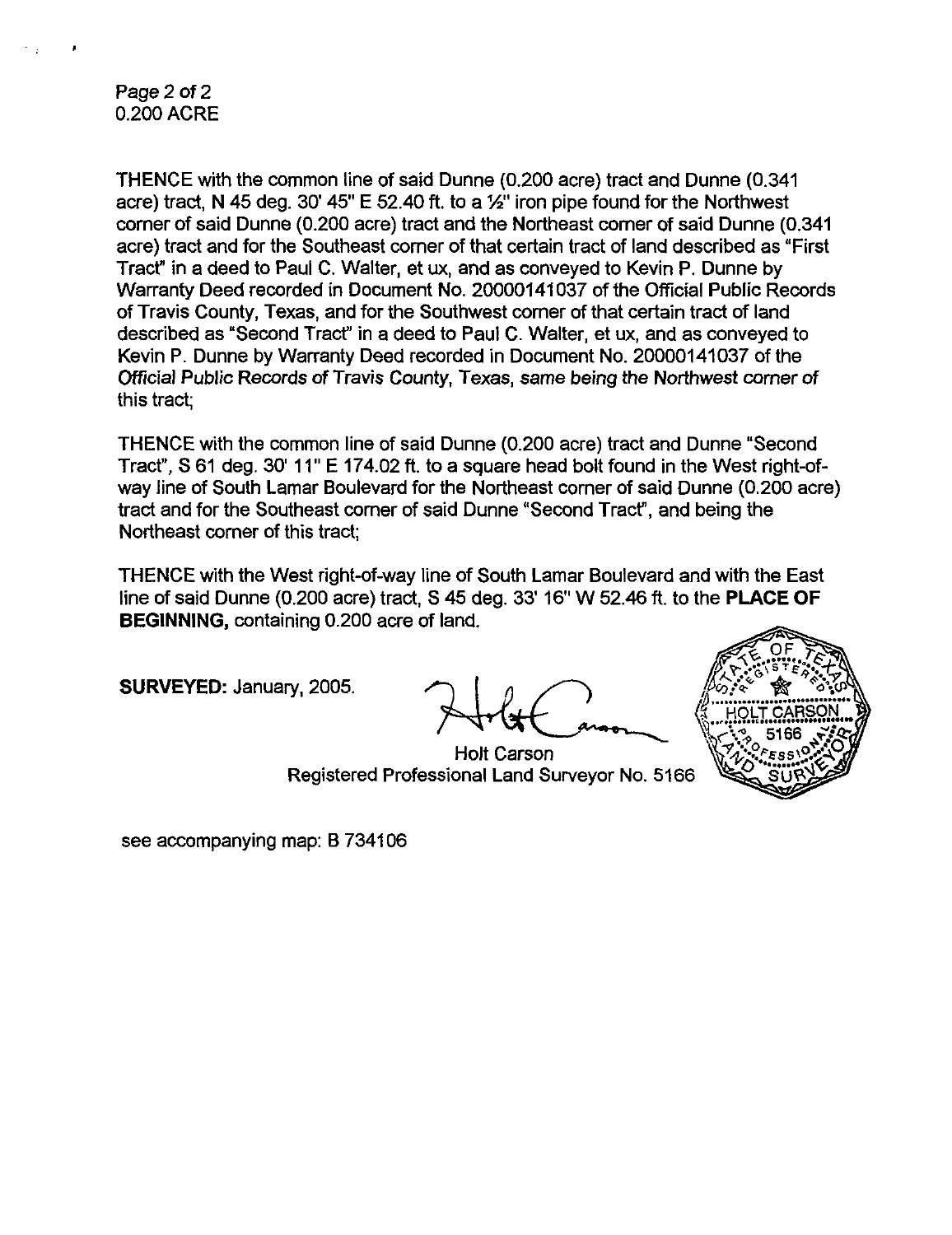#### CARSON AND BUSH PROFESSIONAL SURVEYORS, INC. 1904 TORTVTEW ROAD **AUSTIN, TX 78704** TELEPHONE: (512) 442-0990 FACSIMILE: (512) 442-1084

TRACT 3

FIELD NOTE DESCRIPTION OF 0.358 ACRE OF LAND, BEING A PORTION OF LOT 13, EVERGREEN HEIGHTS, A SUBDIVISION IN TRAVIS COUNTY, TEXAS, ACCORDING TO THE MAP OR PLAT THEREOF RECORDED IN VOLUME Z PAGE 614 OF THE DEED RECORDS OF TRAVIS COUNTY, TEXAS, AND BEING ALL OF THAT CERTAIN TRACT FORMERLY DESCRIBED AS "FIRST TRACT' IN A DEED TO PAUL C. WALTER, ET UX, RECORDED IN VOLUME 871 PAGE 421 OF THE DEED RECORDS OF TRAVIS COUNTY, TEXAS, AND AS CONVEYED TO KEVIN P. DUNNE BY WARRANTY DEED RECORDED IN DOCUMENT No. 20000141037 OF THE OFFICIAL PUBLIC RECORDS OF TRAVIS COUNTY, TEXAS, AND BEING MORE PARTICULARLY DESCRIBED BY METES AND BOUNDS AS FOLLOWS:

BEGINNING at a  $1/2$ " iron pipe found for the Southeast corner of that certain tract of land formerly described as "First Tract" and for the Southwest corner of that certain tract formerly described as "Second Tract" in a deed to Paul C. Walter, et ux, recorded in Volume 871 Page 421 of the Deed Records of Travis County, Texas, both having been conveyed to Kevin P. Dunne by Warranty Deed recorded in Document No. 20000141037 of the Official Public Records of Travis County, Texas, and for the Northwest comer of that certain (0.200 acre) tract of land as conveyed to Kevin P. Dunne by Warranty Deed recorded in Volume 12614 Page 2427 of the Real Property Records of Travis County, Texas, and for the Northeast corner of that certain (0.341 acre) tract of land as conveyed to Kevin P. Dunne by Warranty Deed recorded in Volume 12614 Page 2427 of the Real Property Records of Travis County, Texas, and being the Southeast corner and PLACE OF BEGINNING of the herein described tract, and from which a square head bolt found in the West right-of-way line of South Lamar Boulevard for the Southeast corner of said "Second Tract" and for the Northeast corner of said Dunne (0.200 acre) tract bears S 61 deg. 30' 11" E 174.02 ft.;

THENCE with the common line of said Dunne "First Tract" and said Dunne (0.341 acre) tract, N 60 deg. 13' 27" W 303.42 ft. to a %" iron rod found for the Northwest corner of said Dunne (0.341 acre) tract and for the Southwest comer of said Dunne "First Tract" and being the Southwest comer of this tract;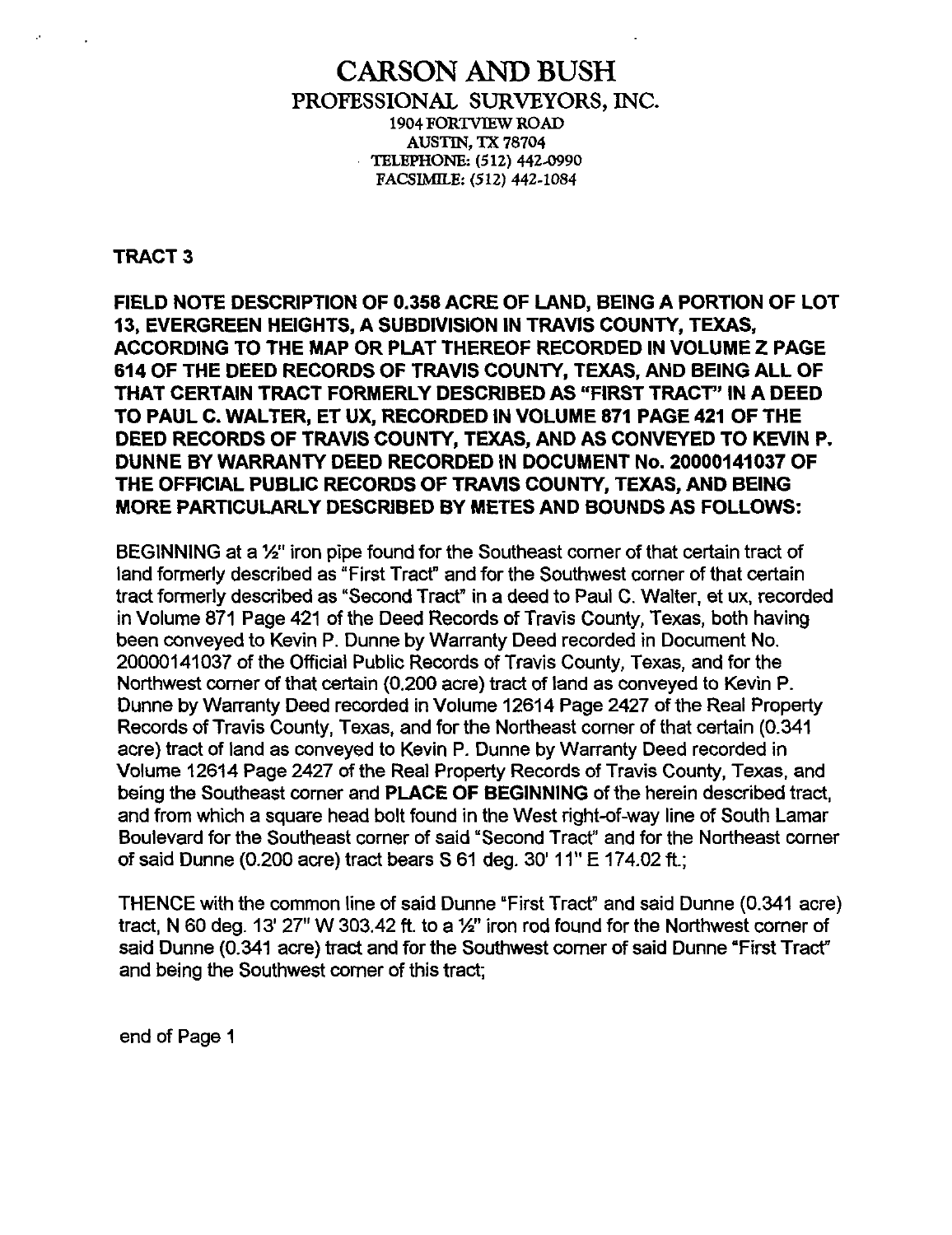#### Page 2 of 2 0.358 ACRE

THENCE with the West line of said Dunne "First Tract", N 29 deg. 32' 00" E 50.03 ft. to a Yz" iron rod found for the Northwest corner of said Dunne "First Tract" and for the Southwest corner of Lot 2, South Lamar Business Park, a subdivision in Travis County, Texas, according to the map or plat thereof recorded in Volume 76 Page 388 of the Plat Records of Travis County, Texas, and for the Southwest corner of that certain (1 .275 acre) tract of land as conveyed to Thomas F. Francis by deed recorded in Volume 4361 Page 225 of the Deed Records of Travis County, Texas, and being the Northwest comer of this tract;

THENCE with the North line of said Dunne "First Tract" and deviating from the South line of said Lot 2, S 60 deg.  $18'$  00" E 317.45 ft. to a  $\frac{1}{2}$ " iron rod set with a plastic cap imprinted with "Carson and Bush Professional Surveyors" for the Northeast comer of said Dunne "First Tract" and for the Northwest comer of said Dunne "Second Tract" and being the Northeast corner of this tract, and from which a 1/<sub>2</sub>" iron rod found in the West line of South Lamar Boulevard for the Northeast corner of said Dunne "Second Tract" bears S 61 deg. 19' 37" E 173.03 ft.;

THENCE with the common line of said Dunne "First Tract" and "Second Tract", S 45 deg. 05' 30" W 52.31 ft. to the PLACE OF BEGINNING, containing 0.358 acre of land.

SURVEYED: January, 2005.

Holt Carson Registered Professional Land Surveyor No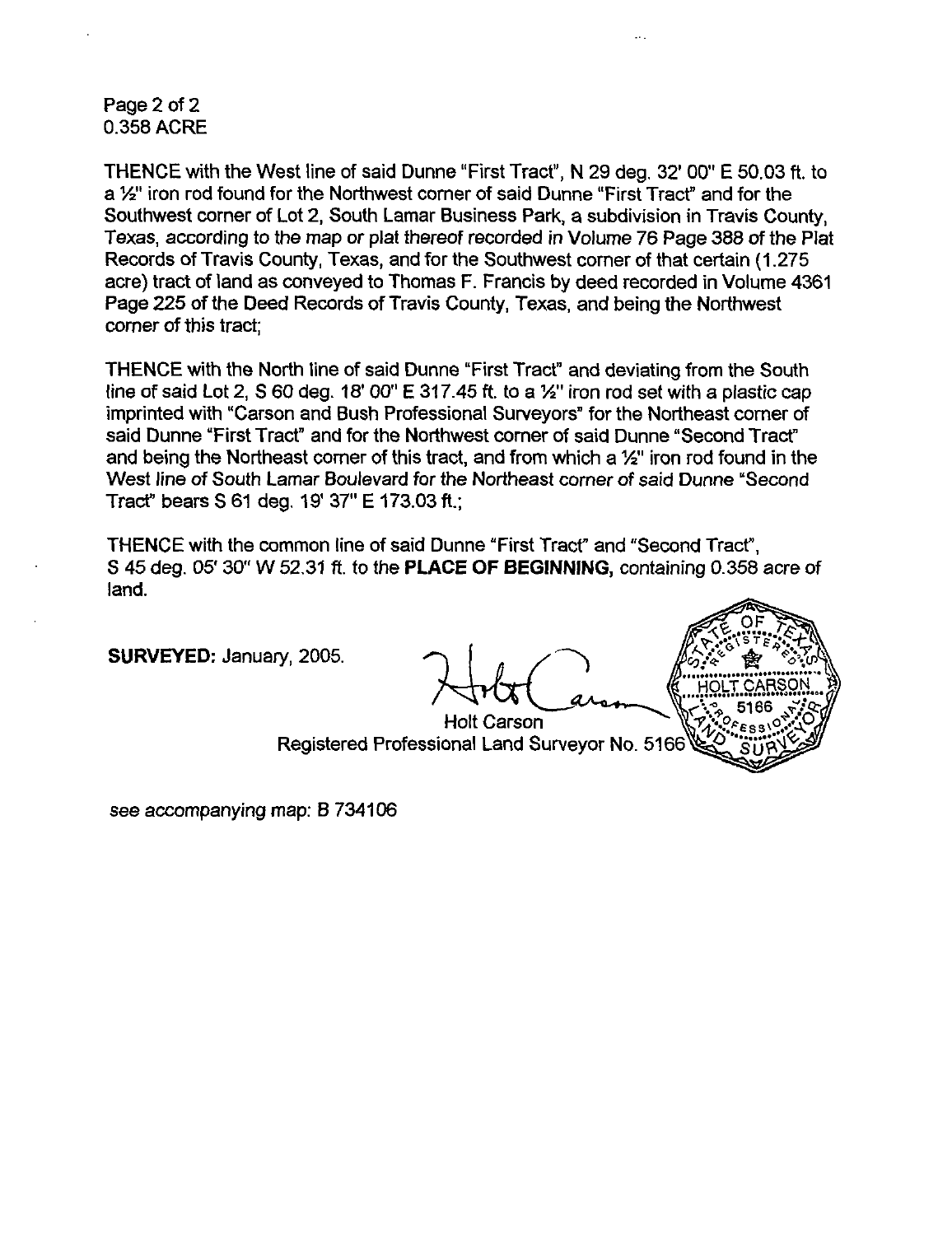### CARSON AND BUSH PROFESSIONAL SURVEYORS, INC. 1904 FORTVIEW ROAD AUSTIN, TX 78704 TELEPHONE: (512) 442-0990 FACSIMILE: (512) 442-1084

#### TRACT 4

FIELD NOTE DESCRIPTION OF 0.199 ACRE OF LAND, BEING A PORTION OF LOT 13, EVERGREEN HEIGHTS, A SUBDIVISION IN TRAVIS COUNTY, TEXAS, ACCORDING TO THE MAP OR PLAT THEREOF RECORDED IN VOLUME Z PAGE 614 OF THE DEED RECORDS OF TRAVIS COUNTY, TEXAS, AND BEING ALL OF THAT CERTAIN TRACT FORMERLY DESCRIBED AS "SECOND TRACT" IN A DEED TO PAUL C. WALTER, ET UX, RECORDED IN VOLUME 871 PAGE 421 OF THE DEED RECORDS OF TRAVIS COUNTY, TEXAS, AND AS CONVEYED TO KEVIN P. DUNNE BY WARRANTY DEED RECORDED IN DOCUMENT No. 20000141037 OF THE OFFICIAL PUBLIC RECORDS OF TRAVIS COUNTY, TEXAS, AND BEING MORE PARTICULARLY DESCRIBED BY METES AND BOUNDS AS FOLLOWS:

BEGINNING at a 1/2" iron pipe found for the Southeast corner of that certain tract of land formerly described as "First Tract" and for the Southwest corner of that certain tract formerly described as "Second Tract" in a deed to Paul C. Walter, et ux, recorded in Volume 871 Page 421 of the Deed Records of Travis County, Texas, both having been conveyed to Kevin P. Dunne by Warranty Deed recorded in Document No. 20000141037 of the Official Public Records of Travis County, Texas, and for the Northwest comer of that certain (0.200 acre) tract of land as conveyed to Kevin P. Dunne by Warranty Deed recorded in Volume 12614 Page 2427 of the Real Property Records of Travis County, Texas, and for the Northeast corner of that certain (0.341 acre) tract of land as conveyed to Kevin P. Dunne by Warranty Deed recorded in Volume 12614 Page 2427 of the Real Property Records of Travis County, Texas, and

being the Southwest corner and PLACE OF BEGINNING of the herein described tract, and from which a 3/4" iron pipe found for the Southwest comer of said Dunne (0.200 acre) tract and for the Southeast comer of said Dunne (0.341 acre) tract bears S 45 deg. 30' 45" W 52.40 ft.,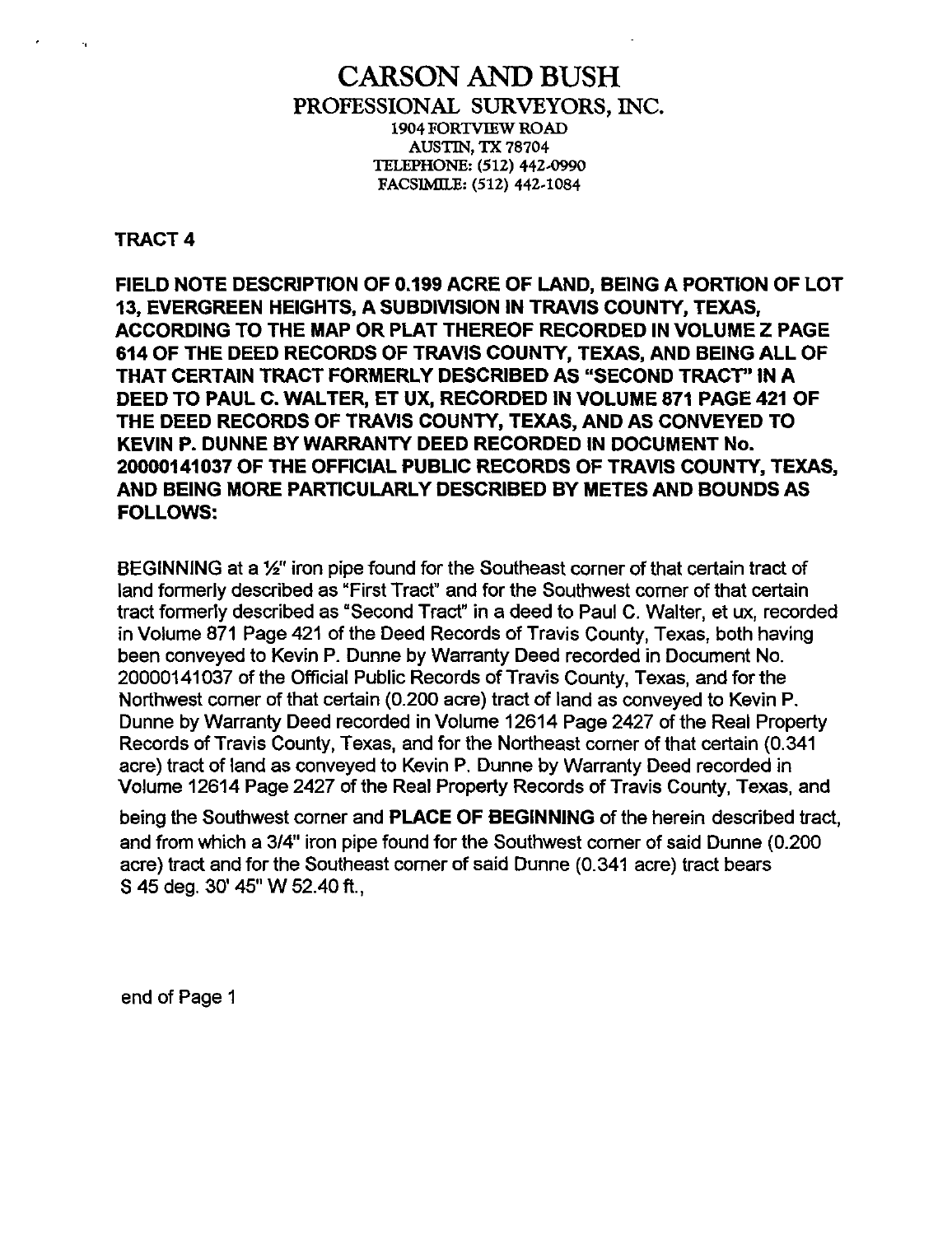Page 2 of 2 0.199 ACRE

THENCE with the common line of said Dunne "First Tract" and "Second Tract", N 45 deg. 05' 30" E 52.31 ft. to a  $\frac{1}{2}$ " iron rod set with a plastic cap imprinted with "Carson and Bush Professional Surveyors" for the Northwest corner of said Dunne "Second Tract" and for the Northeast comer of said Dunne "First Tracf and being the Northwest corner of this tract, and from which a  $\frac{1}{2}$  " iron rod found for the Northwest corner of said Dunne "First Tract" and for the Southwest corner of Lot 2, South Lamar Business Park, a subdivision in Travis County, Texas, according to the map or plat thereof recorded in Volume 76 Page 388 of the Plat Records of Travis County, Texas, and for the Southwest corner of that certain (1.275 acre) tract of land as conveyed to Thomas F. Francis by deed recorded in Volume 4361 Page 225 of the Deed Records of Travis County, Texas, bears N 60 deg. 18' 00" W 317.45 ft.;

THENCE with the North line of said Dunne "Second Tract", S 61 deg. 19' 37" E 173.03 ft. to a Vz" iron rod found in the West right-of-way line of South Lamar Boulevard for the Northeast comer of said Dunne "Second Tract" and for the Southeast comer of said Francis (1.275 acre) tract and being the Northeast comer of this tract;

THENCE with the West right-of-way line of South Lamar Boulevard and with the East line of said Dunne "Second Tract", S 44 deg, 11' 55" W 51.52 ft. to a square head bolt found for the Southeast comer of said Dunne "Second Tract" and for the Northeast corner of the aforementioned Dunne (0.200 acre) tract, and being the Southeast comer of this tract;

THENCE leaving the West right-of-way line of South Lamar Boulevard with the common line of said Dunne "Second Tract" and said Dunne (0.200 acre) tract, N 61 deg. 30' 11" W 174.02 ft. to the PLACE OF BEGINNING, containing 0.199 acre of land.

SURVEYED: January, 2005.



Holt Carson Registered Professional Land Surveyor No. 5166